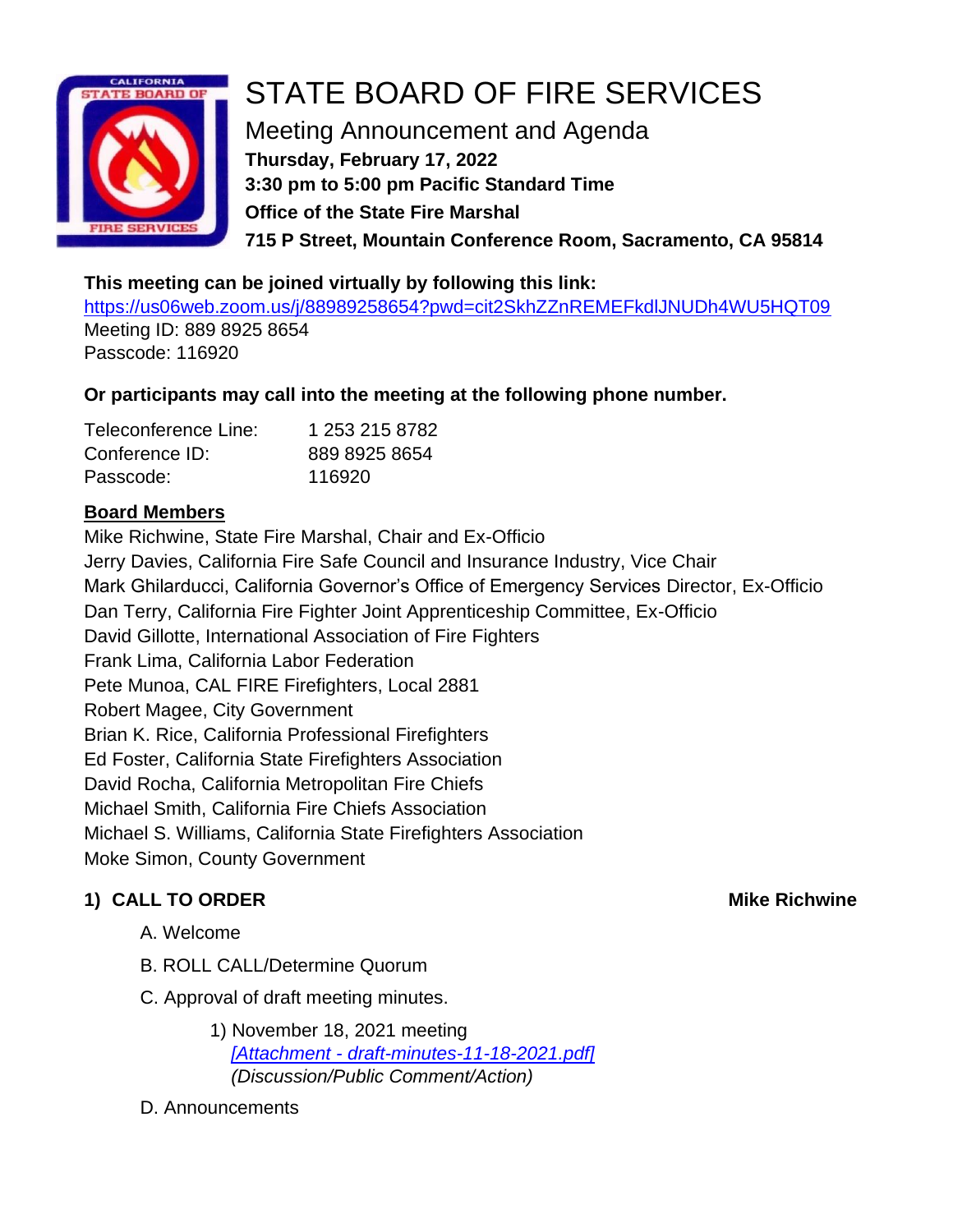## **2) CONSENT ITEMS**

### A. **State Fire Training Division Chris Fowler**

Reaccreditation *(Discussion/Public Comment/Action)*

- 1) Santa Ana College Accredited Regional Training Program (ARTP) Reaccreditation *[Attachment - [santa-ana-college-artp-reaccreditation.pdf\]](https://osfm.fire.ca.gov/media/o5ljmazc/santa-ana-college-artp-reaccreditation.pdf)*
- 2) CAL FIRE Training Center Accredited Local Academy (ALA) Reaccreditation *[Attachment - [cal-fire-ala-reaccreditation.pdf\]](https://osfm.fire.ca.gov/media/1b5clvv3/cal-fire-ala-reaccreditation.pdf)*
- 3) Burbank Fire Department Accredited Local Academy (ALA) Reaccreditation *[Attachment - [burbank-fire-department-ala-reaccreditation.pdf\]](https://osfm.fire.ca.gov/media/f20pvgte/burbank-fire-department-ala-reaccreditation.pdf)*

### Program Updates

*(Discussion/Public Comment/Action)*

- 4) Fire and Emergency Services Instructor (2019) Update *[Attachment - [fire-and-emergency-services-2019-instructor-update.pdf\]](https://osfm.fire.ca.gov/media/qlhothxw/fire-and-emergency-services-2019-instructor-update.pdf)*
- 5) ICS Course Instructor Rank Requirement Update (100-Level and 200-Level Courses) *[Attachment - [ics-course-instructor-rank-requirements.pdf\]](https://osfm.fire.ca.gov/media/ocffkt0z/ics-course-instructor-rank-requirements.pdf)*
- 6) Proposed Change to Technical Rescue Training Site Requirements *[Attachment - [proposed-change-to-technical-site-requirements.pdf\]](https://osfm.fire.ca.gov/media/ikyh5a1z/proposed-change-to-technical-site-requirements.pdf)*
- 7) Registered Instructor Orientation (RIO) and Certification Examination Evaluator Training (CEET) Maximum Class Size Alignment *[Attachment - [rio-and-ceet-maximum-class-size-alignment.pdf\]](https://osfm.fire.ca.gov/media/12mhuzgr/rio-and-ceet-maximum-class-size-alignment.pdf)*

### **3) PROGRAM AND ADVISORY COMMITTEE REPORTS**

### A. **State Fire Training Division Chris Fowler**

- 1) Orange County Fire Authority Accredited Local Academy (ALA) Initial **Accreditation** *[Attachment - [orange-county-fire-authority-initial-accreditation.pdf\]](https://osfm.fire.ca.gov/media/omqafsx0/orange-county-fire-authority-initial-accreditation.pdf)* (*Discussion/Public Comment/Action*)
- 2) Mission College Accredited Regional Training Program (ARTP) Initial **Accreditation** *[Attachment - [mission-college-initial-accreditation.pdf\]](https://osfm.fire.ca.gov/media/z3qkl1nv/mission-college-initial-accreditation.pdf)* (*Discussion/Public Comment/Action*)
- 3) Structural Collapse Specialist (2021) Update *[Attachment - [structural-collapse-specialist-2021.pdf\]](https://osfm.fire.ca.gov/media/fg0b5pdd/structural-collapse-specialist-2021.pdf)* (Informational Only)
- 4) Confined Space Rescue Curriculum *[Attachment - [confined-space-rescue-personnel-2021.pdf\]](https://osfm.fire.ca.gov/media/qbrduigr/confined-space-rescue-personnel-2021.pdf)* (Informational Only)